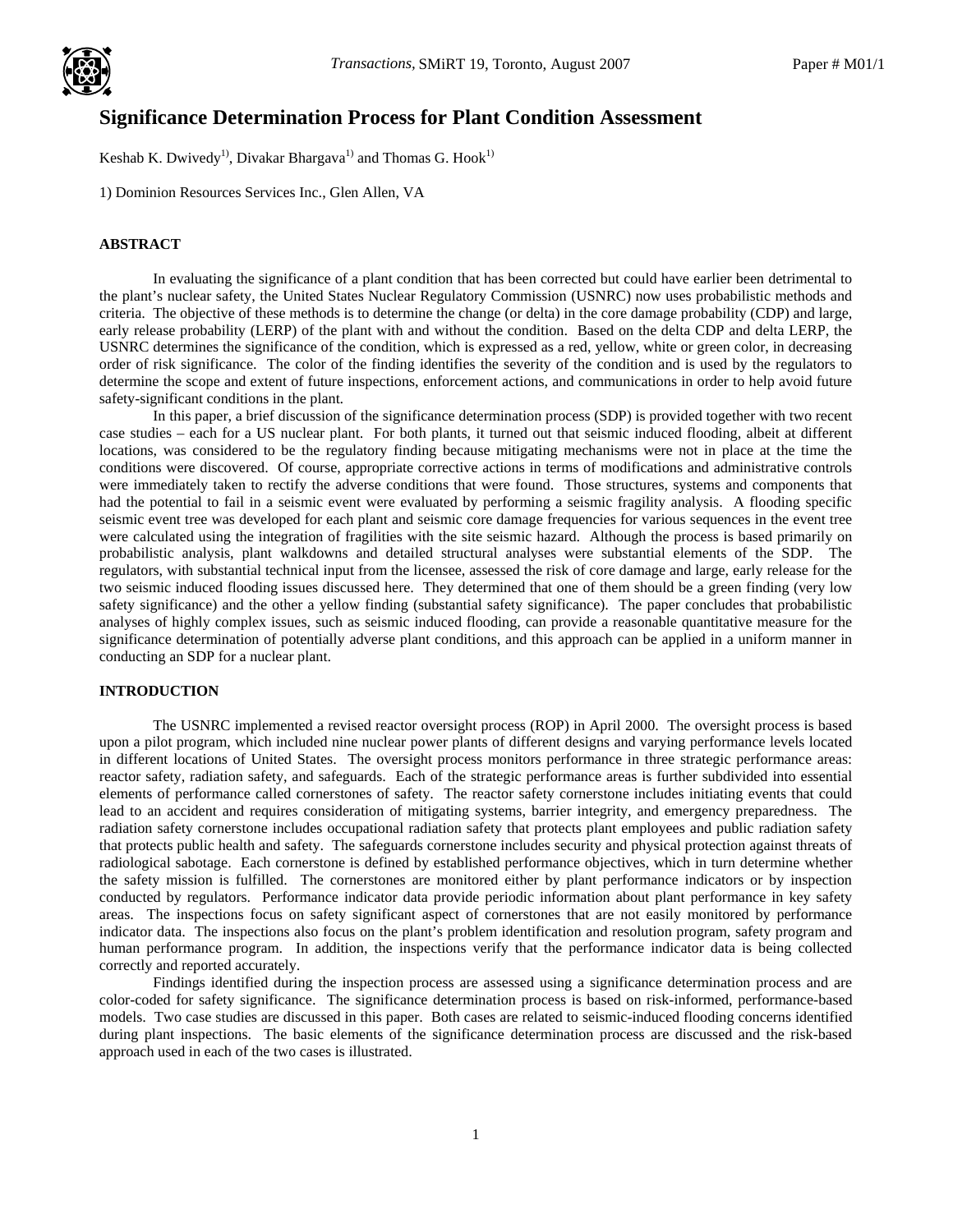## **SIGNIFICANCE DETERMINATION PROCESS**  .

Risk characterization tools have been developed and formalized [1 through 6] within the past several years to support a significance determination process (SDP) that establishes the significance of inspection findings that relate to a defined threshold of risk-informed plant performance indicators (PI). A probabilistic risk assessment (PRA) is used to quantify the risk for a consistent SDP across a spectrum of events. The use of deterministic evaluations, coupled with expert opinion on the event, does not by itself provide a consistent determination of risk. Therefore, the PRA is considered as a useful tool in this process. The technical adequacy of the risk based SDPs depends on the availability and quality of a relevant PRA. Computer based risk models are developed and used. Risk informed approach, performance deficiency, concurrent degraded conditions, and treatment of uncertainty are integrated in the PRA process. As a result, an open and deliberative process that calls for proper input and ensures bases upon which assumptions are made is used. Consequently, uncertainties are clearly understood and accounted in the final SDP result.

USNRC Regulatory Guide 1.174 [6] provides the basis and mathematical treatment of change in the core damage frequency (CDF) (i.e., delta CDF) and core damage probability (CDP). The use of the term CDP is primarily with reference to degraded conditions which exist for a period less than one year. Color-coded performance indicators are tied-in to threshold limit predetermined by expert judgement. Green/white thresholds for the performance indicators for initiating events and mitigating systems are set at 95<sup>th</sup> percentile of peer performance. Quantitatively, a green/white threshold of  $10^{-6}$ increase in CDF is used. The white/yellow and yellow/red thresholds on an assessment of a performance indicator are tied-in to increases of CDF of  $10^{-5}$  and  $10^{-4}$  per reactor year respectively. These thresholds are shown pictorially in Figure 1.

Because of the importance to public health and safety, the acceptance guidelines for increase in large early release frequency (LERF) thresholds are set at an order of magnitude lower than the increases of CDF. As a result, the green/white, white/yellow, and yellow/red thresholds are set to increases in LERF of  $10^{-7}$ ,  $10^{-6}$ , and  $10^{-5}$  per reactor year respectively. Both sets of acceptance guidelines, one for CDF and one for LERF, should be used with the most limiting used to define the risk significance and associated color. The basis behind the threshold for change in performance indicators (PI) or inspection findings is that if the root cause for changes were not corrected, there would be an increase in the CDF and LERF. It is relatively straightforward to relate the changes in the PI to changes in risk because in some sense, the PIs correspond to parameters of PRA models. On the other hand, for the inspection findings, which may



Figure 1

relate to a time-limited deficient condition, the model has to be linked to a performance issue for the purpose of quantification. The risk significance for the inspection finding should then be evaluated to the same thresholds as the performance indicator.

The impact of a finding can be associated with the unavailability of a structure, system or component (SSC) for a specified period. In such a case, the increase in the CDF/LERF must take into consideration the concurrent unavailability of other SSCs. If the root cause of the unavailability of an SSC associated with the finding is known, then this fact should be considered while considering the unavailability of other SSCs. The unavailability could occur randomly or due to scheduled maintenance activity. Therefore, the effect of unavailability of SSC is accounted for with appropriate weight.

Mathematically, for a simple unavailability, ∆CDP equates to ∆CDF over one year as follows:

 $CDF = [T_0/(T_0+T_1)].CDF_0+[T_1/(T_0+T_1)].CDF_1,$ 

Where  $T_0$  is the time when the SSC is available, and  $T_1$  the time when it is not (i.e.,  $T_0+T_1 = 1$  year), CDF<sub>0</sub> is the CDF evaluated with the SSC available (i.e., unavailability = 0), and CDF $_1$  is the CDF calculated with the SSC unavailable, (i.e., unavailability =1). This means that the addition of CDP from a particular unavailability finding is equal to an increase in CDF (assuming the condition exists for an entire year or more).

To simplify, the cut sets for CDF can be split into two groups, those that do not contain the SSC, which therefore correspond to  $CDF_0$ , and those that contain SSC. The latter would typically be of the form x.y.z.U, where U is the unavailability of the SSC in question.

CDF<sub>1</sub> then becomes CDF<sub>0</sub> +  $\Sigma$ (x.y.z.U) with the value of unavailability (U) set to 1.

Thus the equation for CDF becomes:

 $CDF = CDF_0 + [T_1/(T_0+T_1)] \Sigma(x,y,z,U)$  with the value of unavailability (U) set to 1.

Now if we replace the value of U by  $[T_1/(T_0+T_1)]$ , we get the usual CDF expression.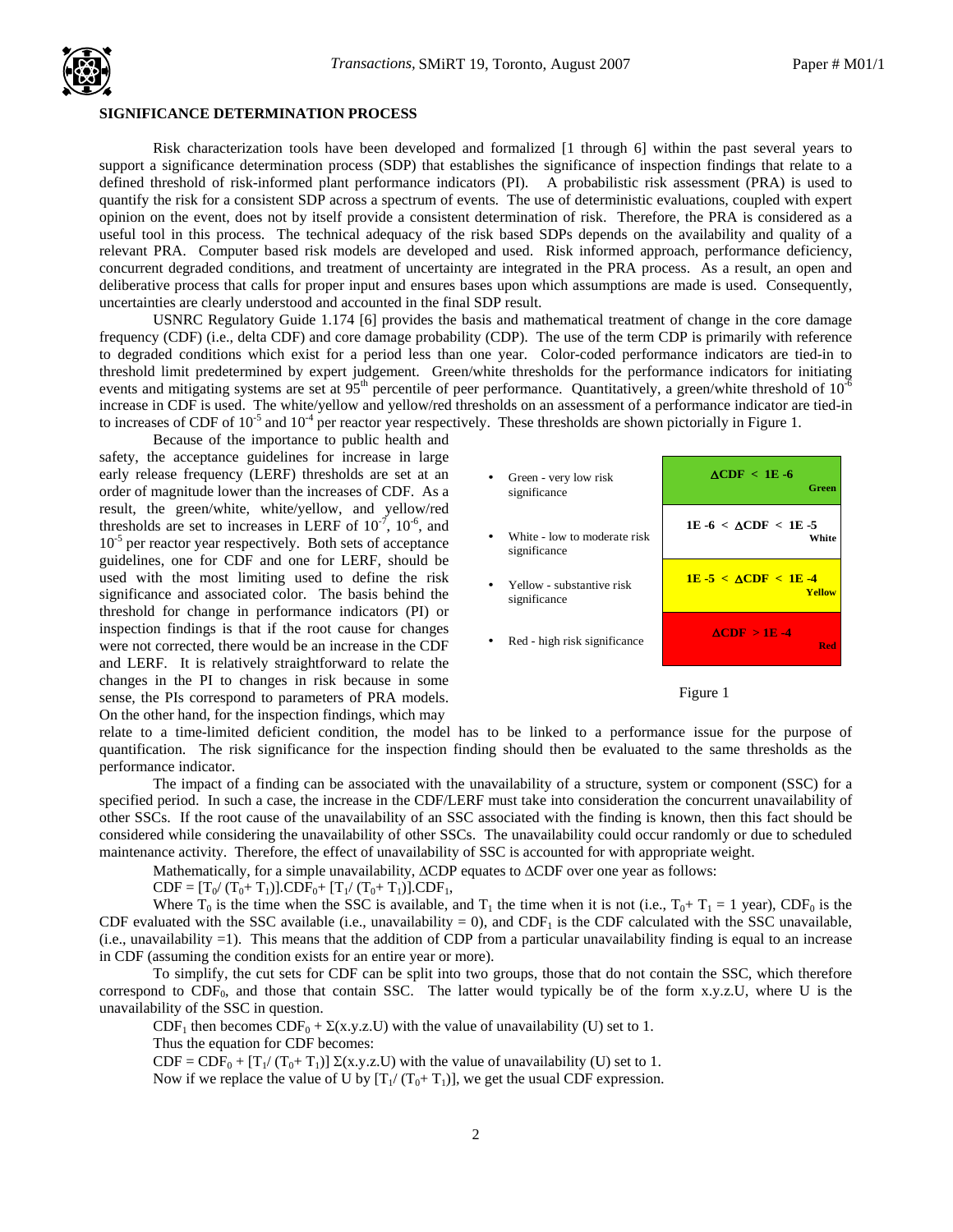

In summary, during an SDP, an integral under a CDF impact is evaluated, which is equal to an increase in CDF for the year in which the finding occurred (assuming the condition exists for an entire year or more).

## **CASE STUDIES**

Two safety-significant conditions that were identified as a result of inspections are described here. They were discovered in the recent past at two different pressurized water reactor (PWR) plants in the US. The inspections and analyses that were done to complete the significance determination process, the insights gained, and the feedback from the regulators for these two conditions are discussed.

#### **CASE 1:**

The first case involved the determination of seismic risk from flooding scenarios in the Turbine Building/Emergency Switchgear Room (ESGR) of the plant. It resulted from a USNRC inspection finding that the turbine building flood control system did not provide adequate protection for all licensing basis flood scenarios. Specifically, portions of the flooding detection and mitigation circuitry would not be available in a flooding event that involved Loss of Offsite Power (LOOP) because the Flood Control Panel, which was located in the Turbine Building, was not powered by a class 1E or emergency power supply. Following the inspection, corrective actions were completed, which included installation of a design change to provide redundant, vital bus powered detection and warning of flood that alarms in the control room.

A seismic risk analysis was performed to assess the impact of this condition on the CDF. Various SSCs that could contribute to a seismic-induced flood were examined. Several of the components were considered inconsequential because the fluid inventory would be insufficient to cause a detrimental flood in the areas of concern, even if they were to fail catastrophically in a seismic event. Those structures and components that were screened-in included Turbine Building, Condenser, Bearing Cooling Water Heat Exchangers, seismic category 1 piping systems, and a 10" fiberglass piping system. The components were located in the Turbine Building of the plant. For the screened-in structures and components, fragility calculations were performed, primarily using the guidance from [7]. The fragility calculations considered all potential failure modes due to seismic vibratory loads. For some components, non-linear pushover or limit analyses were performed. Typically, the median capacities  $(A_m)$  of components were bounded by anchor bolt failures, saddle plate failure for the heat exchangers, and piping overstress conditions. The randomness  $(\beta_R)$  and uncertainty  $(\beta_U)$  variabilities, expressed in terms of logarithmic standard deviations, were determined and the high-confidence-low-probability-of-failure (HCLPF) values were calculated (HCLPF =  $A_m e^{-1.65 (\beta_u + \beta)}$ ). Table 1 shows the fragility parameters of the relevant structures and components that were analyzed:

| Equipment                                                           | <b>Median</b><br>Capacity<br>(g) | $\beta_R$ | $\beta_{\mathrm{U}}$ | $HCLPF_{50}$<br>(g) |
|---------------------------------------------------------------------|----------------------------------|-----------|----------------------|---------------------|
| Loss of offsite power from<br>switchyard, grid or<br>transformers   | 0.30                             | 0.25      | 0.35                 | 0.111               |
| Turbine Building Severe<br>Damage                                   | 0.71                             | 0.40      | 0.40                 | 0.190               |
| Seismic Category 1 Safety-<br>related Piping in Turbine<br>Building | 1.00                             | 0.30      | 0.30                 | 0.372               |
| Condenser                                                           | 0.713                            | 0.27      | 0.154                | 0.354               |
| Bearing Cooling Heat<br>Exchangers                                  | 0.643                            | 0.232     | 0.154                | 0.340               |
| 10" Non-Safety Fiberglass<br>Piping                                 | 0.89                             | 0.31      | 0.24                 | 0.359               |

#### **TABLE 1 Fragilities for Seismic Induced Turbine Building Flooding PRA**

A seismic event tree was constructed which consisted of success and failure paths of events – sequentially with initiation of an earthquake, seismic induced switchyard failure, failure of bearing cooling heat exchanger, failure of condenser, failure of 10" fiberglass pipe and failure of seismic category 1 piping. Conditional core damage probabilities (CCDP) for the events were assigned to each applicable sequence for the mitigation of flood before the emergency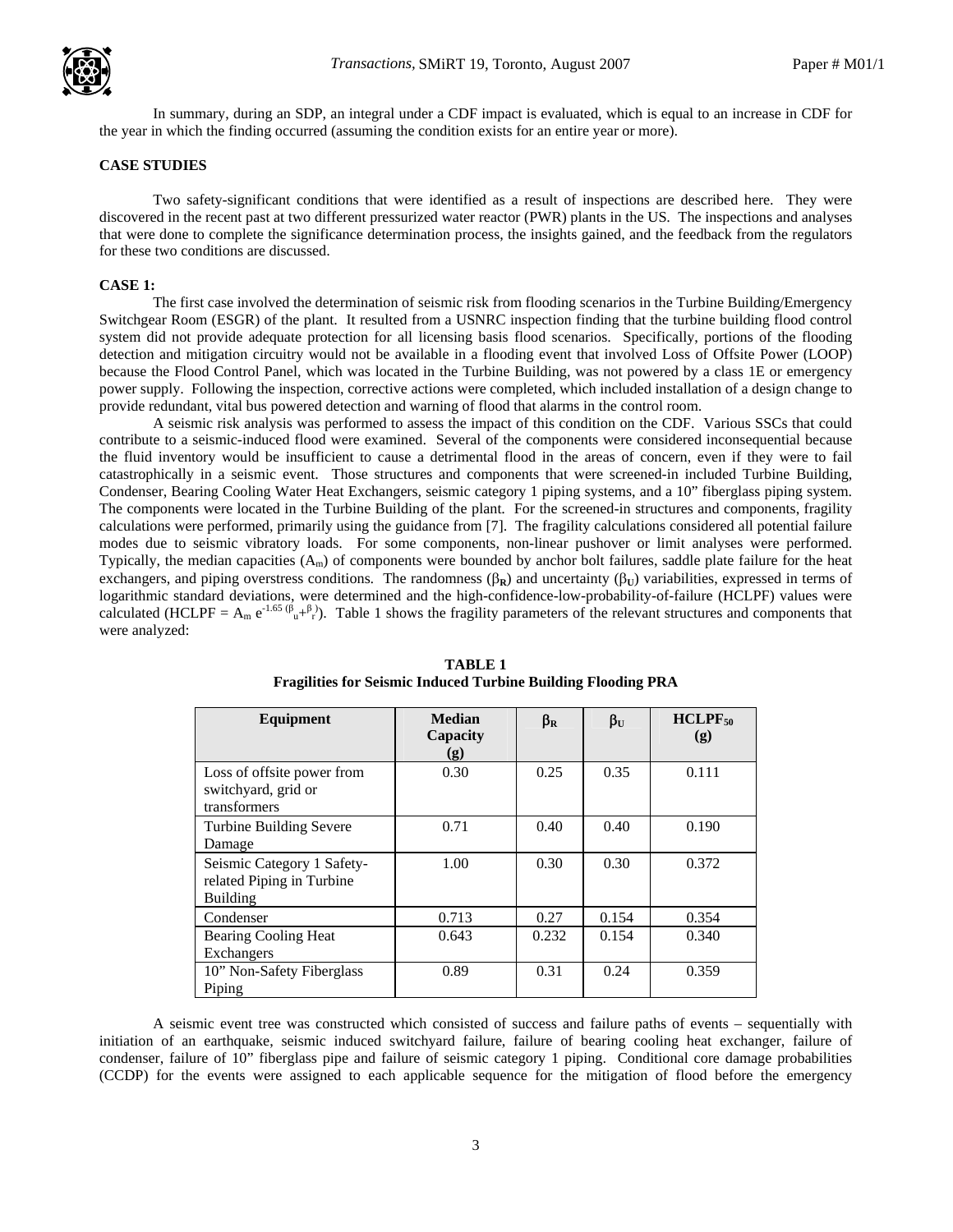switchgear room is flooded. The quantification of CCDP functions for each damage state included only operator errors, determined from a human reliability analysis, since the hardware failures were at least an order of magnitude lower. Boolean equations for each event were developed. The sequence quantification was performed using computer code "Seismic" [11] that uses Monte Carlo simulation and integrates the seismic hazard with fragilities. The mean hazard curves developed by Electric Power Research Institute (EPRI) in 1989 [9] were used; however, a sensitivity analysis was performed with the hazard curves developed by Lawrence Livermore National Laboratory (LLNL) [10]. The failure frequency for each sequence was multiplied by the corresponding CCDP, which gave the sequence CDF. The sequence CDFs were added together to obtain the total CDF. The Turbine Building failure accident sequence was excluded from the total since the flood control panel would have provided no benefit whether it was powered by emergency power or not. When the condenser fails and spray shields on the 96" expansion joints are damaged, the flooding was estimated to be large enough such that auto-isolation is not fast enough before the ESGR is flooded. Thus the resulting CDF is the same whether the flood panel has emergency power or not. However, in a sensitivity analysis, when uncertainties in the expansion joint and spray shield design were factored in, the CCDP changes. Table 2 provides the CDF results for both cases for this analysis.

| <b>Sequence Description</b>          | <b>Failure</b><br><b>Frequency</b><br>(per year) | Case A - Flood<br><b>Control Panel does</b><br>not have Emergency<br>Power<br>CCDP/CDF (/yr) | Case B - Flood<br><b>Control Panel has</b><br><b>Emergency Power</b><br>CCDP/CDF (/yr) |  |
|--------------------------------------|--------------------------------------------------|----------------------------------------------------------------------------------------------|----------------------------------------------------------------------------------------|--|
| Failure of Category 1 Safety-related | 1.023E-7                                         | $CCDP = 1.0$<br>$CDF = 1.023E-7$                                                             | $CCDP = 1.0$                                                                           |  |
| Piping in Turbine Building           |                                                  |                                                                                              | $CDF = 1.023E-7$                                                                       |  |
| Failure of 10" Non-Safety Fiberglass | 1.530E-7                                         | $CCDP = 8.5E-4$                                                                              | $CCDP = 8.5E-4$                                                                        |  |
| Piping                               |                                                  | $CDF = 1.3E-10$                                                                              | $CDF = 1.3E-10$                                                                        |  |
| Failure of Condenser                 | 2.932E-7                                         | $CCDP = 1.0$                                                                                 | $CCDP = 5.0E-2$                                                                        |  |
|                                      |                                                  | $CDF = 2.932E-7$                                                                             | $CDF =$                                                                                |  |
| Failure of Bearing Cooling Heat      | 6.652E-7                                         | $CCDP = 1.0$                                                                                 | $CCDP = 1.0$                                                                           |  |
| Exchangers                           |                                                  | $CDF = 6.652E-7$                                                                             | $CDF = 6.652E-7$                                                                       |  |
|                                      | Total CDF:                                       | $1.06E-6$ /year                                                                              | 7.82E-7 /year                                                                          |  |
| <b>Increase in CDF:</b>              |                                                  | $2.8E-7$ /year                                                                               |                                                                                        |  |

| TABLE 2                            |
|------------------------------------|
| <b>Increase in CDF Calculation</b> |

From Table 2, since ∆CDF of 2.8E-7 /year is less than 1.0E-6, the upper threshold for characterizing the finding is green, i.e., it was a very low risk-significant condition. The USNRC reviewed the analyses and conducted confirmatory plant walkdowns. Under the cornerstone – mitigating systems, the finding was assigned a green disposition. It was noted that the finding is greater than minor because it affects the design control attribute of the mitigating system objective. The very low safety significance (green) was due to the low frequency of an earthquake of sufficient magnitude to fail offsite power and the circulating water piping connected to the condenser, but of insufficient magnitude to cause catastrophic failure of the turbine building.

## **CASE 2:**

The second case, also for a PWR plant, involved a performance deficiency that was identified in a USNRC inspection report regarding internal flooding design features. The inspectors found that there was inadequate design control to protect class I (safety-related) equipment against damage from the rupture of a non-class I pipe or a tank resulting in serious flooding or excessive steam release to the extent that the class 1 equipment's function could be impaired. Specifically, the design did not ensure that 480V and 4160V safeguard buses, safe-shutdown panel, emergency diesel generators and other equipment in the area would be protected from random or seismically induced failures of non safetyrelated systems in the turbine building. Flood paths were present from the turbine building to the safeguards alley compartments that contained the identified class 1 equipment. These flood paths included floor drains without check valves, doors with bottom clearances to allow water to pass through and open floor trenches. Plant modifications were performed to eliminate these flood paths.

The past safety significance of this performance deficiency was evaluated by performing a PRA of the subject internal flooding scenarios leading to core damage. The flood initiating events considered included, among others, random failures, condenser expansion joint failures, steam line breaks leading to fire protection sprinkler actuation and seismic induced failures. For evaluating the seismic risk, the systems that were analyzed included: circulating water, condensate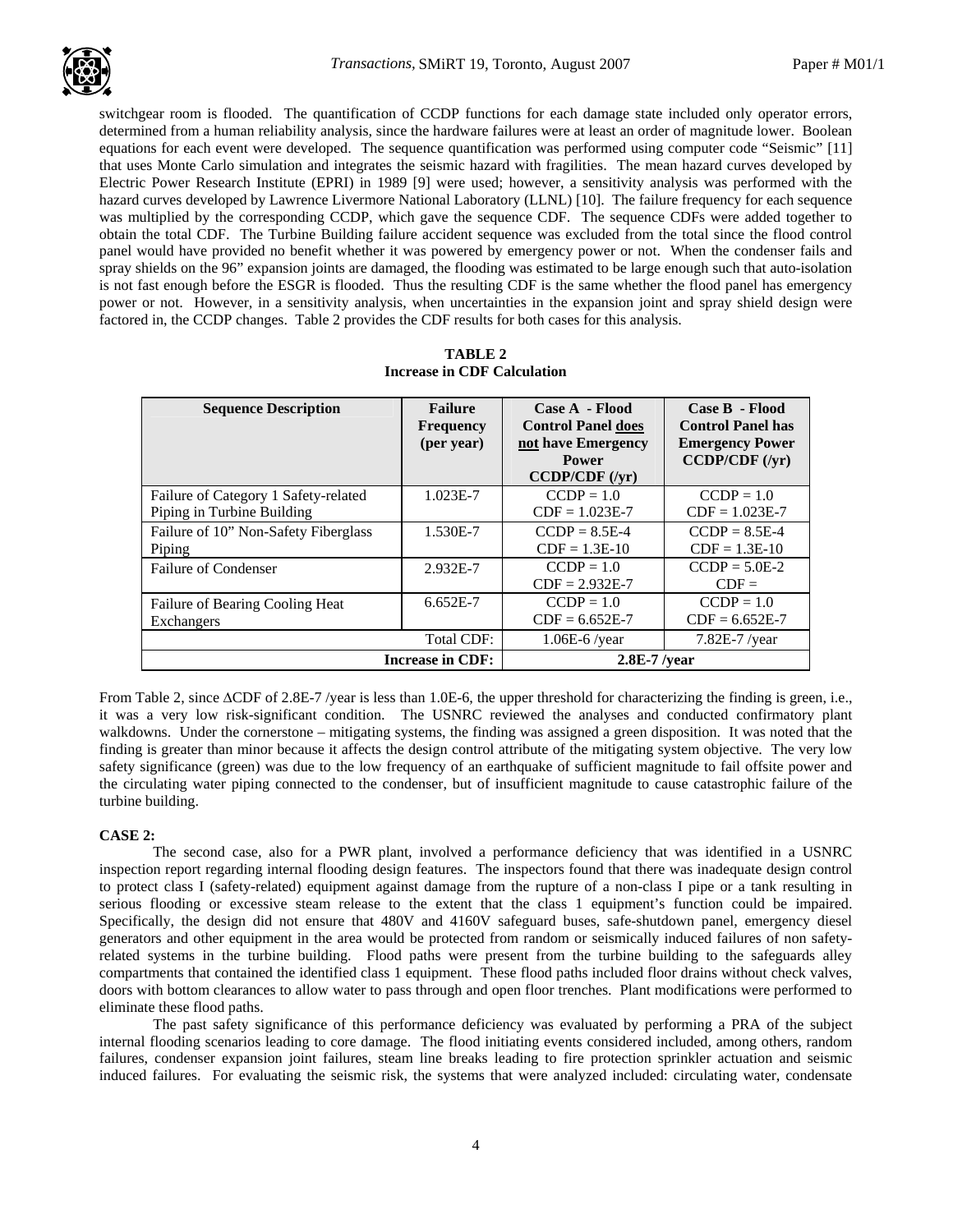

storage tanks and associated piping, fire protection piping, large condensate feedwater piping, small condensate feedwater . piping and service water. These systems were primarily located in the turbine building of the plant, but portions of the systems were also in other areas including the auxiliary building and the tank storage building. In addition to the above, structures and block walls that could affect the integrity of these systems were analyzed. Certain other systems were also evaluated, but did not have any significant impact on the flooding scenarios.

Plant walkdowns of systems, equipment items and piping were conducted to identify any field concerns or vulnerabilities. Each pipe segment was reviewed for unusual geometry, high stress concentration areas from fabrication, interactions, stiff lateral supports connected to pipes with flexible supports and non-ductile or cast-iron valves or fittings. The scope of systems and pipe segment that were considered was large therefore, based on the walkdowns, either generic fragilities were assigned or specific fragility values were calculated. A median capacity level of 2.9g was established to screen out structures and components from further evaluation. Stress criteria were developed based on median properties. The EPRI developed [9] plant-specific median seismic hazard curves were used for developing in-structure spectra and the subsequent fragility calculations and the Lawrence Livermore National Laboratory (LLNL) [10] were used in a sensitivity analysis. Median fragilities were established using both - conservative deterministic failure margin (CDFM) approach and direct calculation of median capacities and variabilities using guidance from [7]. In the CDFM approach, the HCLPF capacity is typically based on 84% non-exceedance probability (NEP) spectral shape whereas in a seismic PRA, the fragility curve is generally based on a median or 50% probability spectrum. For a composite variability or logarithmic standard deviation βc of 0.4, HCLPF =  $A_m e^{2.33x.4}$  or  $A_m/2.54$ . Since a median spectral curve was used, the 84% shape was estimated by using a 1.22 factor [7]. Therefore, from the CDFM approach, the median capacity is derived as  $A_m \approx 2.54/1.22$  x HCLPF<sub>84</sub> or  $A_m \approx 2.1$  x HCLPF<sub>84</sub>. Composite variabilities ( $\beta c = \sqrt{(\beta_r^2 + \beta_u^2)}$ ) were established as 0.4, 0.4 and 0.5 for equipment, bock walls and piping respectively. In general, structures, block-walls and piping were found to have sufficiently high capacities with certain systems with brittle components exhibiting low capacities. The free standing condensate storage tanks and the reactor make-up water storage tanks also had low HCLPF values of about 0.3g based on their overturning moment capacities.

A detailed flooding seismic event tree was developed and the integration of seismic hazard and fragilities was done using the SHIP computer code [12]. Following the seismic risk quantification, accident sequence progression for each initiating event was evaluated, including operator actions needed to isolate a flood and human error probabilities for actions that would vary for each flooding initiating event. A conservative assessment of occurrence, plant response and operator response to a flooding event was performed in a detailed PRA analysis. The analysis showed that more than 84% of the CDF was due to four flood scenarios: large breaks in an inlet circulating water expansion joint (47%), feedwater line breaks that result in full flow fire sprinkler discharge from the fire pumps (15%), main steam line breaks that result in full flow fire sprinkler discharge from the fire pumps (12%), and seismic induced failures of firewater, service water and condensate and reactor makeup water storage tanks (11%). The total contribution to CDF from the deficiency was calculated to be 5.9E-05 per year, which would be classified as mid-yellow in the reactor oversight process SDP risk determination. The total large early release frequency (LERF) contribution from this deficiency was estimated to be at least a factor of 10 below the CDF, and thus not limiting in the USNRC reactor oversight process SDP risk determination. Sensitivity analyses were performed to determine the impact of key assumptions such as initiating event frequencies, human error probabilities and the use of LLNL hazard curves; however, these evaluations did not change the CDF results sufficiently and the deficiency remained yellow. The USNRC reviewed the SDP assessment and also concluded that the inspection finding is appropriately characterized as yellow, i.e., an issue with substantial importance to safety that resulted in additional inspection and other actions. The plant performance for this issue was determined to be in the degraded cornerstone band.

#### **CONCLUSIONS**

The current USNRC reactor oversight process can trigger a significance determination process evaluation if conditions are discovered during inspections that could have led to a significant safety risk at a nuclear plant. As discussed in this paper, the significance determination of an adverse condition is a well-defined process and is an integral part of the reactor oversight process within the current US regulations. The SDP is based on using risk-informed, performance-based methods and criteria.

Two cases – both for US PWR nuclear plants discussed herein demonstrate how the process works. In both cases, modifications were performed to address the conditions and reduce the risk. The risk reduction due to the modification for the flood panel power supply was small, given the low CDF. However, the risk reduction in the second case study due to the turbine building flooding modification was very large (delta CDF > 1E-5/year). While the seismic portion of the turbine building flooding risk was not the major contributor, it was nevertheless very significant.

Insights realized from these two cases include: (1) the difficulty in establishing the stress criteria and assessing the fragilities of non-seismically designed piping, including fiberglass piping, (2) the significant risk contribution of seismic failures in fire water system piping at a plant due to the large fire water source capacity (e.g., a very large lake) and inability